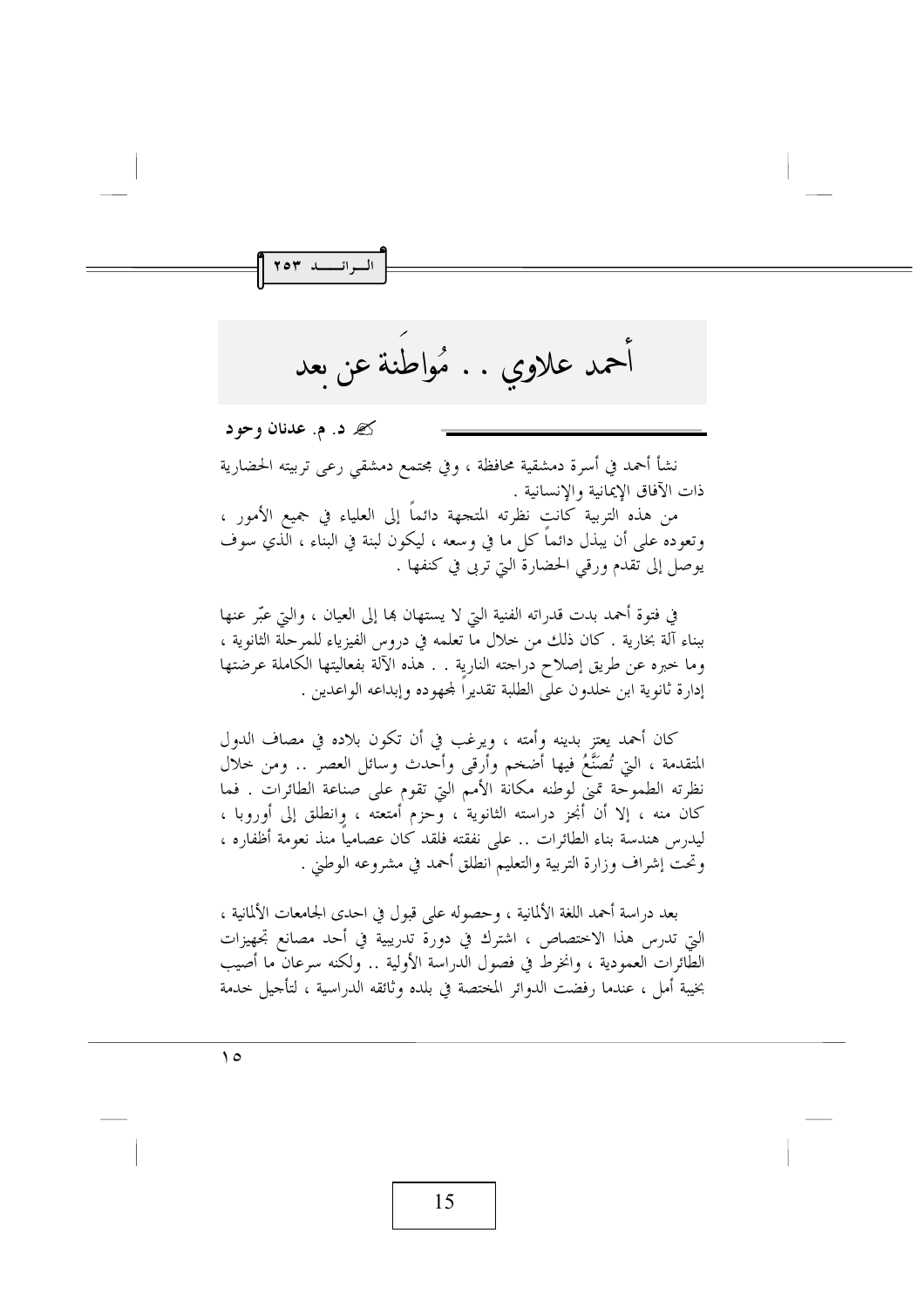البرائسية ٢٥٣

العلم ، ولتمديد الإشراف الدرِاسي . كان لهذا الرفض تبعات ، أولها حرمانه من زيارة وطنهُ الأم ، لأنه أصبح مطلوباً لحْدَّمة العلم ، وثانيها انقطاع المعونة المالية المنتظمة له ، التي كانت تصله من والده — رحمه الله — بسبب سحب إِشراف وزارة التربية عنه ، وعاني من قساوة الظروف ، ما لا يسمح هذا الموقف بذكره رغم كل ما عاني .

رغم كل هذه المعوقات ، لم تفتر عزيمة أحمد آنذاك ، وابتدأ بالعمل إلى جانب الدراسَة .. وَلَكنه من المعروف أن الأعمال ، التي يمكن أن يزاولها الطلبة ، أعمال غير محزية ، وتستهلك من الوقت والجهد الكثير ً، مما يؤدي في غالب الأحيان إلى تغيير الاتجاه ، وصعوبة الوصول إلى الهدف في الدراسة .. وهذا ما حصل لأحمد ، ولمشروعه الوطني لبناء الطائرات .

بعد أن وضع أحمد مشروعه الأصلي جانباً ، وتنكر له بلده ، لم يكن بوسعه ، إلا أن يرتب أوراقه مّن جديد .. فقد نَمّى معرفته بفن وتكنولوجيا الطباعة ، إلى أن أصبح تاجراً لآلاهًا ومعداهًا ، واكتسب هذا قوت يومه ، وأعال أسرته التي أصبح أبناؤها سبعة .

كان أحمد ، يجسد في حياته وسلوكه وعلاقته مع الناس أرقى وأسمى ، ما نعرف عن خصال العربي المسلم ، من أخوة في الإنسانية ، ومحبة لكل الناس ، وصدق في المعاملة ، وكرم فيّ الأخلاق وحِلْم عند الشدائد ، ومروءة ونخوة ونجدة وما لا يمكن حصره في هذا المقام .. إلا أن الصَّفح والتسامح كانا سمتين بارزتين لأحمد .. فعلي الرغم من تنكر بلده له ، لم نسمع منه ، أي تبرم بممذا البلد ، أو أي انتقاص لهذا البلد ، وكان يتغنى بدمشق بين الأونة والأخرى ، وكلما سئل : أي شيء ترغب من دمشق ؟ كان يقول : خريطة بلدي .. مما يؤكد على ما يدفنه في أعماقه من حنين لمسقط رأسه . وكان يؤمن ، بأن ما هو حاصل ، ليس إلا شيئاً عابراً ، لا بد أن ينجلي .. كل ذلك على الرغم من فقدانه والدته التي أحبته وأحبها ، وكانت تردد باستمَّرار : أحمد أغلي أولادي على قلبي المملوء بالرضا عنه ، إلى أن توفيت بعد عشر سنوات دون أن يراها ، وفقد والده بعد خمس وعشرين سنة وهو في الغربة .

كان أحمد ، فيما جسده من خصال العربي المسلم علماً ناصعاً لحضارته ، وبلده ، و لم يكن ليحتاج ، أن يستخذي من شيء أمام أحد ، أو أن ينافق لأحد ،